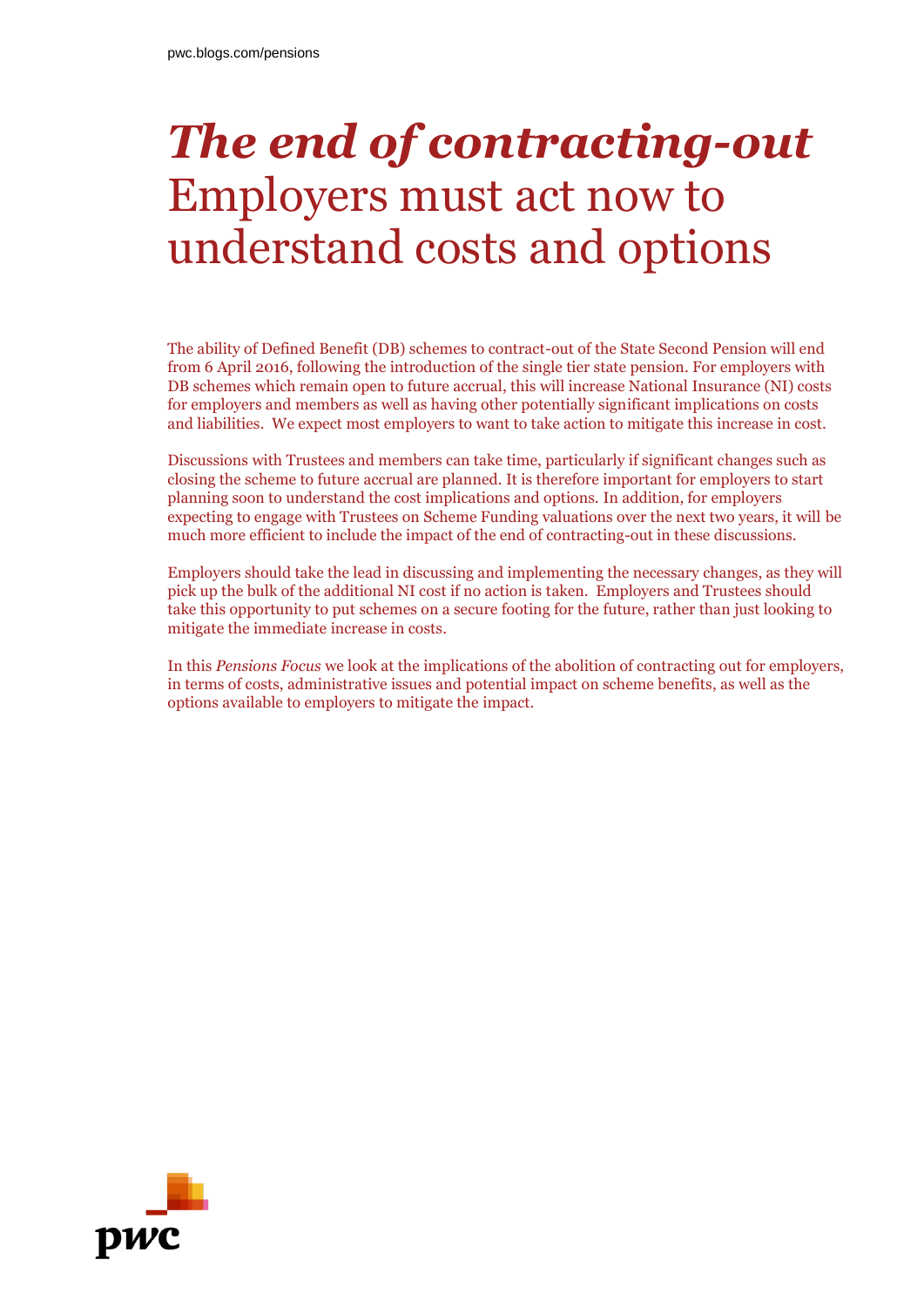# *What does the end of contracting out mean for employers?*

The headline impact of the end of contracting out is the increased National Insurance costs for employers and members. However this is not just a cost issue, communicating a reduction in take home pay to active DB scheme members will have a HR impact, and there are many other administrative implications for open DB schemes, many of which could affect schemes' benefits and liabilities.

### *Cost implications*

Employers should make sure they have a full understanding of these potential costs before deciding on their action plan.

### *Higher employer NI costs*

Employers will pay additional NI costs of 3.4% on earnings between the Lower Earnings Limit (LEL) and the Upper Accrual Point (UAP). Based on 2014/15 tax bands, **this could be as much as £1,000 per employee, per year.**

| <b>Member gross salary</b> | <b>Increase in employer NI</b> |
|----------------------------|--------------------------------|
| £15,000 p.a.               | £314 p.a.                      |
| £25,000 p.a.               | £654 p.a.                      |
| £35,000 p.a.               | £994 p.a.                      |
| £40,000 p.a. and above     | £1,165 p.a.                    |

### *Reduction in member take-home pay*

Members will also see an increase in NI contributions of 1.4% of earnings between the LEL and the UAP.

| <b>Member gross salary</b> | Increase in employee NI |
|----------------------------|-------------------------|
| £15,000 p.a.               | £129 p.a.               |
| £25,000 p.a.               | £269 p.a.               |
| £35,000 p.a.               | £409 p.a.               |
| £40,000 p.a. and above     | £489 p.a.               |

# *Other potential issues for employers*

The cost of the additional NI is only one of a number of issues arising as a consequence of the ending of contracting-out. Some issues such as State Pension offsets and bridging pensions will also affect contracted-in schemes which remain open to accrual.

 **GMP reconciliation** – The ending of contracting-out brings a requirement to reconcile Guaranteed Minimum Pensions (GMPs) accrued between 1978 and 1997 with the National Insurance Contributions Office (NICO). This is a time-consuming process of comparing scheme GMP records with NICO's GMP records and resolving any discrepancies, a process which can take years and can lead to additional GMP liabilities if the scheme cannot prove that NICO's records are incorrect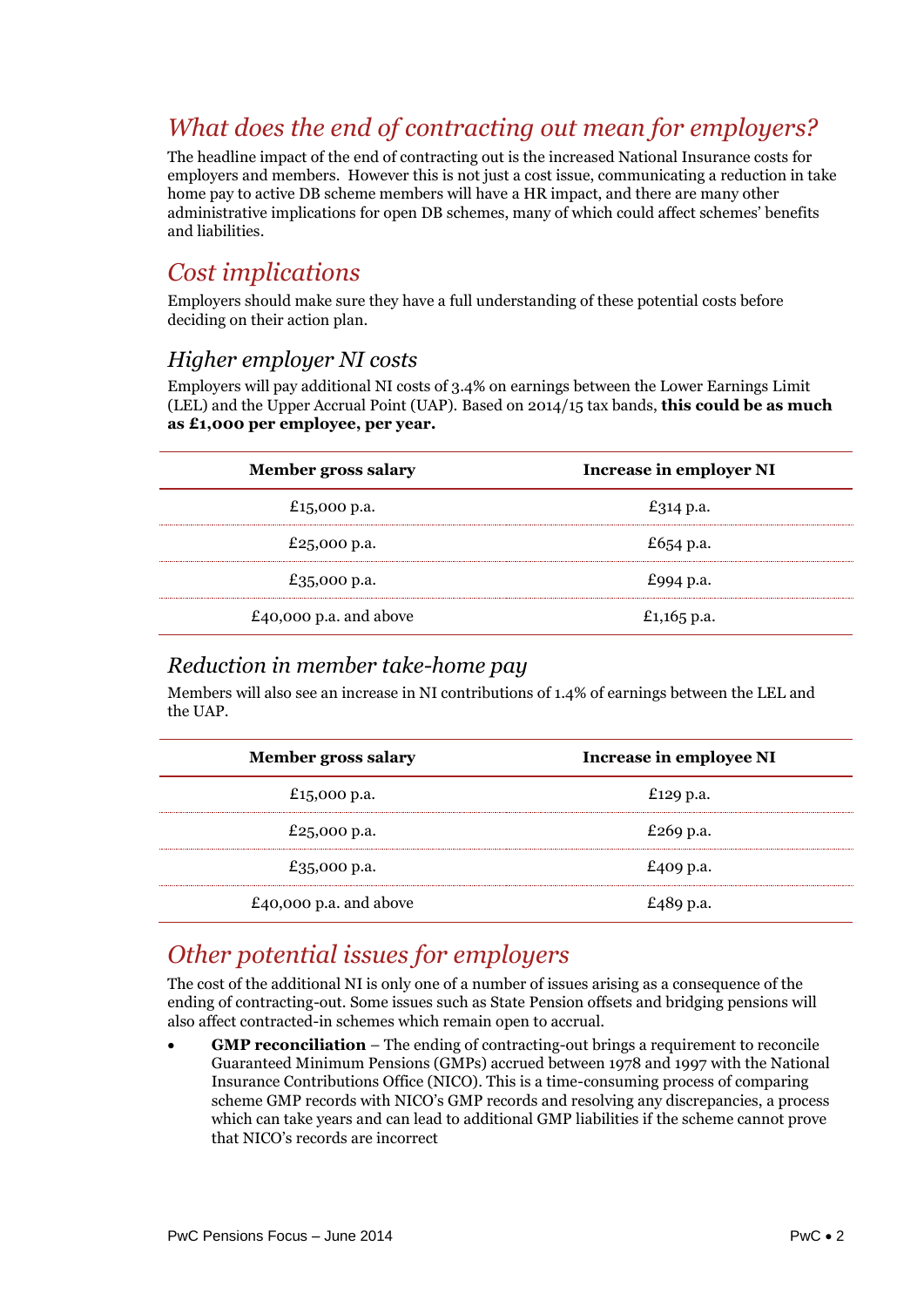- **GMP equalisation** Once GMPs are reconciled, they will need to be equalised between males and females. This is a complicated process and will lead to an increase in liabilities. Employers should ensure that pragmatic solutions are used wherever possible to limit adviser costs
- **State pension offsets** Many schemes have a deduction from pensionable salary to allow for State pensions. With the new single State pension, it is unclear how existing State pension offsets will apply. If they do not apply, this could significantly increase costs and liabilities within the scheme. The impact will be specific to each scheme depending on how its rules are written
- **Bridging pensions** Many schemes provide a temporary pension from Normal Retirement Age in the scheme to State Pension Age. With the increases in State Pension Age announced at the same time as the ending of contracting-out, these bridging pensions may be paid for longer, increasing liabilities. It may, conversely, be necessary to introduce bridging pensions in order to facilitate retirement
- **Workforce planning issues** The increases in State Pension Age (SPA) announced at the same time could create issues for workforce planning. Employers may find that employees can no longer afford to retire at 65, for example, when their State Pension doesn't come into payment until age 68 (in the mid 2030s) or later when SPA is linked to increases in life expectancy
- **Auto-enrolment certification** Contracted out DB schemes did not need to be certified for auto-enrolment. From 6 April 2016 DB schemes continuing to accrue benefits will need to be tested against the 'test scheme standard' in order to be certified as qualifying schemes.

#### *Statutory override power*

The Pensions Act 2014 sets out the scope of a 'statutory override' power which will allow employers to make certain changes to their schemes to mitigate the increase in NI costs without Trustee or member agreement.

The Government is currently consulting on details of this power.

We expect that this statutory override power will be of use to certain employers, particularly where scheme rules or Trustees are particularly restrictive. The power can be used before 6 April 2016 if the effective date for the changes made is on or after 6 April 2016, meaning that employers intending to use this power can plan to complete the necessary calculations and certification in advance of the abolition of contracting out.

For most employers the statutory override power will not be sufficiently flexible for them to carry out more fundamental changes to their pension provision that they need.

The statutory override cannot be applied to 'protected persons'. Protected persons are individuals employed in formerly nationalised industries where legislation prevents employers from making changes to the pension benefits offered to those employees previously employed by the State.

The statutory requirement to consult with affected members will still apply to changes made under the Statutory Override if the change is within the category of 'listed changes' e.g. increasing member contributions.

## *Options for employers*

The approach employers will take to addressing the increased costs will depend on many factors such as the size of the active DB membership, and the recent history of changes to the DB scheme.

**Pay the additional employer NI** – For employers where the active DB members make up a small proportion of the total workforce, the simplest and cheapest option may be to simply pay the additional NI. Employers will still need to communicate to members the reasons for the reduction in their take home pay.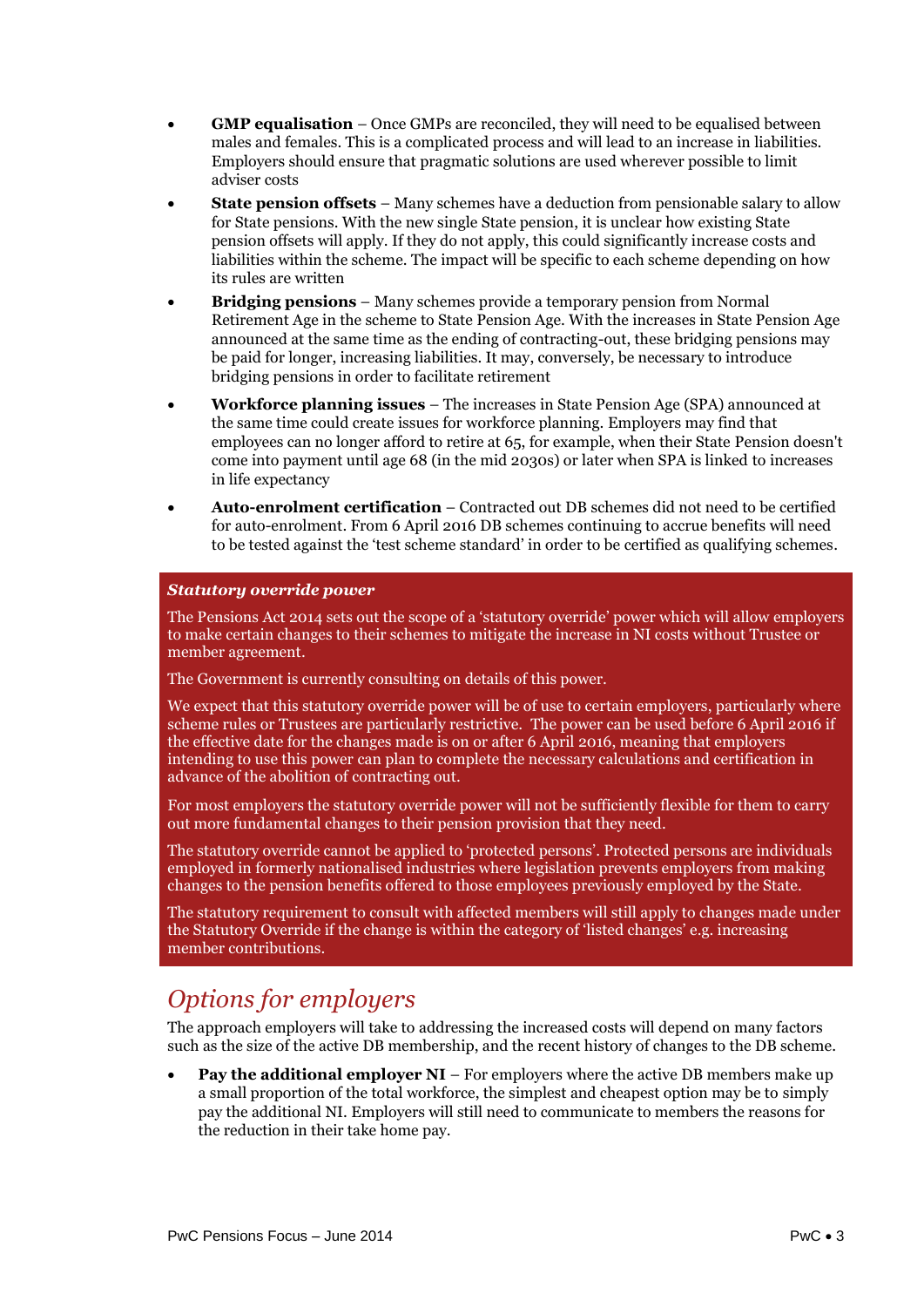- **Minor changes to DB scheme** Employers could make minor changes to DB schemes to offset the increase in employer NI. These could include:
	- **◦** Reducing accrual rates
	- **◦** Increasing retirement ages
	- **◦** Offsets to pensionable pay
- **Increase member contributions** Employers could increase member contributions to offset the increase in employer NI. This is likely to be unpopular especially given that members will be facing their own NI increases.
- **Introduce Salary Sacrifice** For those employers who have not yet implemented salary sacrifice for employee pension contributions, this could mitigate some of the NI increase.
- **Major changes to DB schemes** Employers may wish to reassess the objectives of their pension provision given the changing nature of State provision and the recent Budget announcements on DC pensions. This could include targeting a lower level of pension saving for individuals given higher State pension (typically for lower earners), or re-assessing types of pension provision which have historically been less attractive. Cash balance schemes (DB schemes which guarantee a cash sum on retirement) may be more attractive in the new DC world (assuming that DB to DC transfers will be permitted).
- **Close DB scheme to accrual** For many companies these increases in cost will be the final straw and they will look to close their DB schemes to future accrual. Generally this would be replaced by a defined contribution scheme. Employers may find employees to be more receptive to these given the recent Budget changes.

Key considerations for these employers will be:

- Seeking the agreement of the Trustees and members to close the scheme (if necessary)
- **◦** Deciding what type of scheme to offer in future to affected members
- **◦** Negotiating any compensation for affected employees
- **◦** Consultation with employees and Unions
- Implementing the closure to accrual before April 2016

### *Actions for all employers with open DB schemes*

Even if employers decide not to change scheme benefits as a result of the ending of contractingout, they will still need to:

- 1 Understand the additional NI cost for the employer and members from the ending of contracting-out
- 2 Assess the impact the State pension changes will have on State pension offsets and/or bridging pensions in your scheme rules, and associated changes in benefits and liabilities. Legal advice is likely to be needed to understand how the abolition of the Basic State Pension will impact your scheme
- 3 Allow for the additional NI costs and any changes to liabilities (due to State pension offsets and bridging pensions) in scheme funding negotiations and plans
- 4 Communicate the reduction in take-home pay to active members. It's important that communications around this explain what is happening and the link with members' eventual State pension benefits
- 5 Make allowances in the scheme's administration costs for a GMP reconciliation exercise, and subsequent GMP equalisation exercise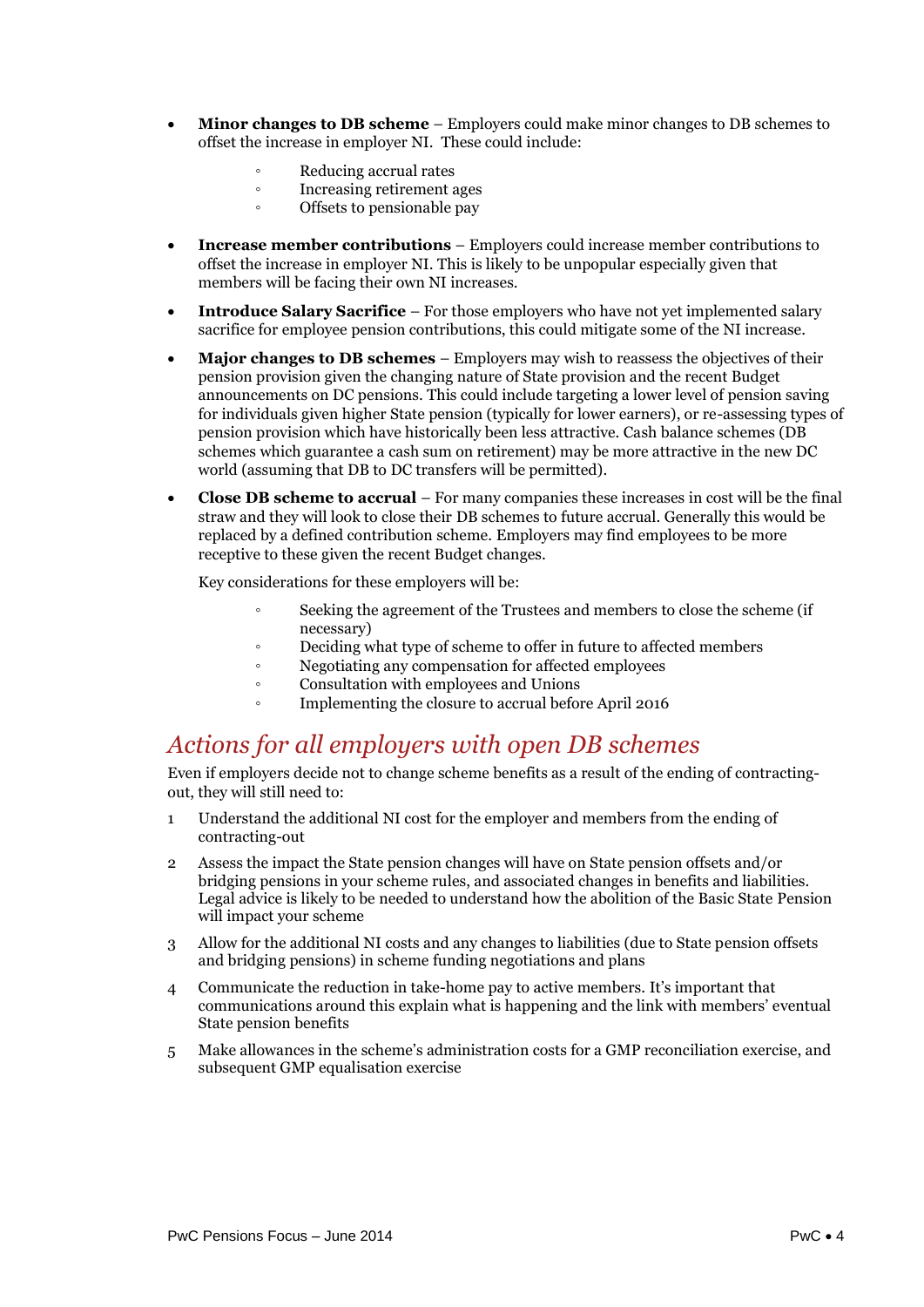## *Actions for employers considering DB benefit changes/scheme closure*

- 1 Understand the balance of power and scope of your scheme's power of amendment, can you make the changes you want to make? Consider whether the Statutory Override could be used
- 2 If continuing with DB, design a new benefit structure which better meets your wider needs as an employer
- 3 Engage and negotiate with Trustees to explain the impact of the changes on employer costs and scheme liabilities
- 4 Consult with members on proposed benefit changes
- 5 Implement benefit changes

#### *How can PwC help?*

- Assessing the costs of the ending of contracting-out
- Modelling the savings from various scheme modifications
- Sharing our experience of implementing benefit changes, and closing schemes to accrual
- Assisting with discussions with Trustees and employees
- Drafting communications to members
- Providing a pragmatic and cost effective solution to the GMP equalisation challenge